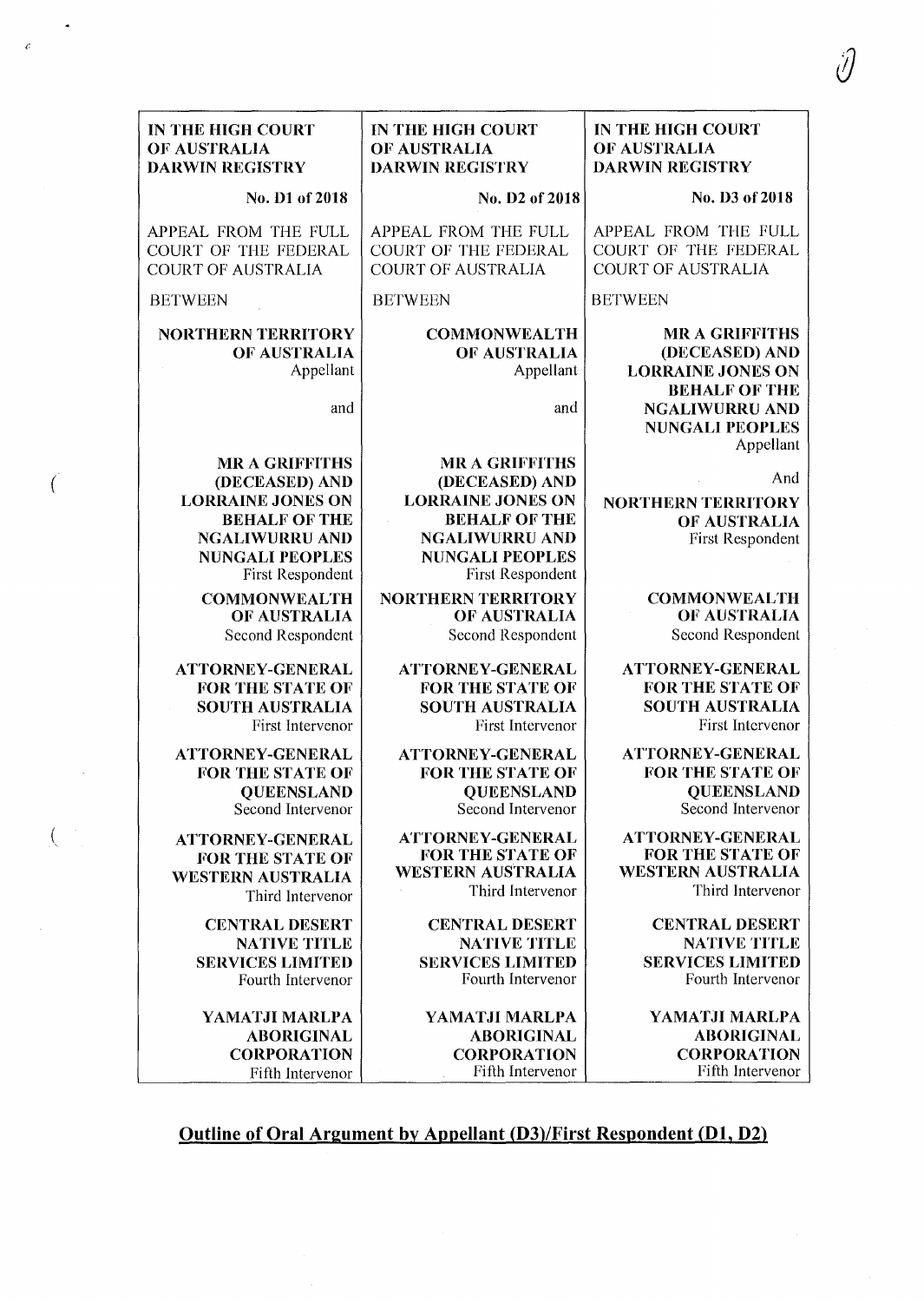## **Claim Group's Outline of Oral Argument**

 $\bigcap$  $\overline{z}$ 

 $\bigcup$ 

This outline is in a form suitable for publication on the internct.

I. **Assessment considerations:** If past acts that are invalid against native title are validated, native title holders are to be compensated on just terms. Validation provides certainty in the title of others at the expense of native title holders. The normative loss inherent in the abrogation of the human right to own and inherit property equally with others is not expunged by validation. Compensation is properly referenced to ( 1) the objective effects of extinguishment done to confer title to the land on others (see [2]-[3] below) and (2) the subjective effects upon the Claim Group's relationship with their country (see [4] 10 below): CG [29]-[41] cfFC [142], [144] **CAB 314-5.** 

> *Native Title Act 1993* (Cth) (the **NTA)** Preamble, ss 7, 14, 19, 22A, 22F, 238-C, *231,* 51, 51A, 53, 223; *Nelungaloo v Commonwealth* (1948) 75 CLR 495 at 569, 571; *Griffiths v Minister for Lands* (2008) 235 CLR 232 at [157], [181]-[183]; Michelman, "Ethical Foundations of 'Just Compensation' Law" (1967) 80 *Harvard Law Review* 1165 at 1176; *Racial Discrimination Act 1975* (Cth) (the **RDA)** s 10 \ <sup>I</sup> and Convention (Preamble, art 5); Varuhas, *Damages and Human Rights,* 117-8, 475; *Native Title Act Case* (1995) 183 CLR 373 at437, 451,455,475.

- 2. **Exchange worth on surrender of the native title:** The Full Court erred in discounting the accepted freehold reference point: FC [129]-[139] **CAB 312-3.** The trial judge erred in holding that some reduction was needed on the supposition that the native title rights were less than exclusive: TJ [231] **CAB 158;** CG [70]-[77], [84].
	- (1) Native title cannot be acquired, but it can be surrendered to the Crown through which general law estates are acquired. The correct tool of analysis is exchange worth on a notional surrender of the native title upon which the Crown expands it title to absolute ownership and, in this case, grants freehold to others: cf FC [135] **CAB 313.** Inalienability was not a reason to deny that indigenous people owned their land, nor a restriction on their power of disposition by surrender, or a discounting factor. A burden on the Territory's title is removed; it then acquires rights to control and exploit the land to the benefit of its title: CG [ 44], [66]-[73].
		- *Mabo (No 2)* (1992) 175 CLR 1 at 50-3,60, 88-9, 93, 111, 186, 194; *Amodu T?jani v Southern Nigeria* [ 1921] 2 AC 399 at 403; *Geita Sebea v Territory of Papua* (1941) 67 CLR 544 at 552, 557; *Commonwealth v Yarmirr* (2001) 208 CLR 1 at [45], [47], [49]; *Wurric{jal v Commonwealth* (2009) 237 CLR 309 at [171 ]; *Leichardt* CC *v RTA* (2006) 149 LGERA 439 at [31 ]-[32], [ 44], [51], [59].
	- (2) Validation by the Territory divested the Claim Group of their inter-generational (perpetual) and communal title to live on the land that provided religious, cultural and material sustenance: CG [47]-[48]. The RDA had conferred security in the enjoyment of that title to the same extent as other titles, including the same immunity from deprivation. It constrained Territory power to create other rights that could be valid against native title, which did not happen, nor could that happen. The lands were set apart as town land and covered by the grants: CG [53], [65]: cf FC [135] **CAB 312.** The grants could not be valid against the native title without

20

30

40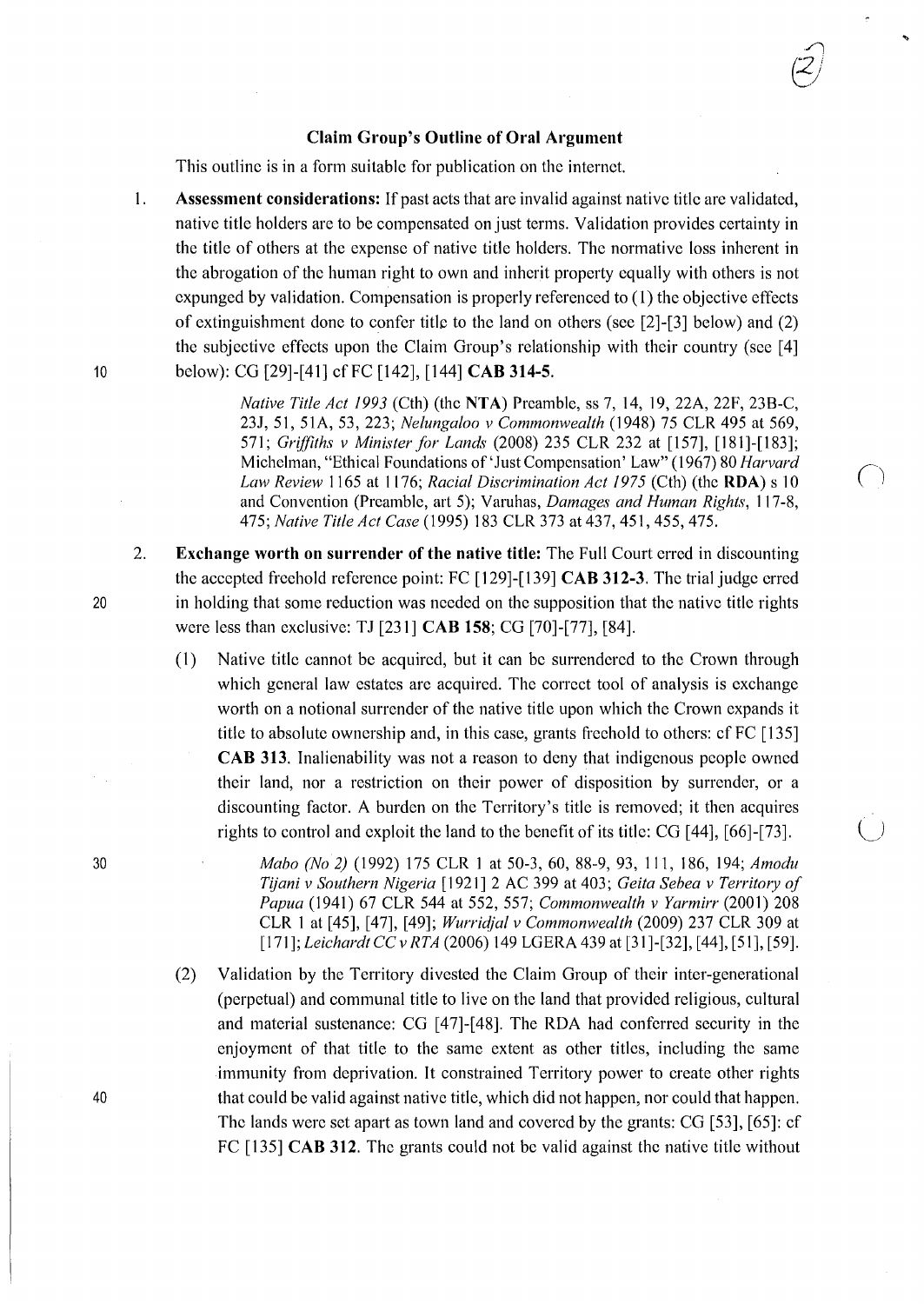its surrender, nor could native title be singled out and acquired (extinguished) compulsorily for that purpose. The Claim Group had (and lost on validation) power to constrain dealings in and use of the land, subject to anyone else having a better title. But because of the RDA, no one had a better title: CG [51)-[56], [62]-[65].

*Native Title Act Case* (1995) 183 CLR 373 at 437-9, 454, 469, 475; *Crown Lands Ordinance* (NT) ss 6, 23(l)(c), 24(c), 103, 107-lll, 118-119; *Griffiths*  (2008) 235 CLR 232 at [29]-[30], [39] cf Commonwealth Reply [3].

(3) Native title is more than a right to ownership of land. Here it is extinguished to convey a freehold estate granting rights the equivalent of full ownership of the 10 land. A just terms measure of exchange worth ought not be less than that estate.

> *Yanner v Eaton* (1999) 201 CLR 351 at [17]-[20], [37]-[38]; NTA ss 51(1), (3), 51 A, 240; *Native Title Act Case* ( 1995) 183 CLR 373 at 437, 450, 458-9, 481.

**Compensatory interest:** Where market value (exchange worth) is assessed at the earlier time of retrospective extinguishment, interest is necessary to provide compensation on fair terms: TJ [254] **CAB 163.** On the accepted principle that compensation moneys bear interest from the time of dispossession, the correct measure on the evidence is the "risk free" government bond rate. It is irrelevant that the acts arc now treated as having been valid, and the Claim Group need not establish further causal loss: CG [93]; cf TJ [259], [269]-[270] **CAB 165-8;** FC [178]-[179], [208), [211] **CAB 325-6,333-4.** 

20 (1) Retrospective extinguishment converted the Claim Group's title to the land to an entitlement to compensation, with a concomitant obligation on the Territory to pay. It is inequitable for the Territory both to retain the compensation money and take possession of the land or receive its rents and profits. Given acceptance of that principle and that there has been some loss, in view of the statutory relation back period of extinguishment, the Claim Group is not required to show it would have re-invested: cf TJ [287] **CAB 171; TFM24** p.811. The analysis is consistent with referencing what is acquired on extinguishment (see [2] above) and the interposition of the Crown in the surrender of native title:  $CG$  [93] $-$ [103]: cf TJ [217], [259], [277] **CAB 155, 165, 169;** FC [208), [211] **CAB 333-4.** 

> *Marine Board v Minister for Navy* (1945) 70 CLR 518 at 522, 527, 531-2, 532- 3, 537-8; *Fletcher v Lancashire Railway* [1902] 1. Ch 901 at 908; *Mabo No 2*  (1992) 175 CLR l at 194; *Guerin v The Queen* [1984] 2 SCR 335 at 362-3, 382- 3; Hcydon et al, *Equity Doctrines and Remedies* 5th Ed [23-325]; Finn, "Public Trusts, Public Fiduciaries" (2010) 38 Federal Law Review 335 at 349-51.

(2) In equity there is a constructive conversion in ownership where the party taking possession becomes the owner of the land and trustee of the compensation money. The correct measure is therefore a fair return over the relevant period reckoned to trustee investment or secure government loan. This is supplied by the "risk free" government bond rate: CG [97], [104]-[105]. The rate also reflects the Territory's savings on its (compounded) borrowing costs in not paying compensation, thus addressing the inequity of the Territory gaining at the expense of the native title holders necessary to compensate them on just terms: CG [111].

3.

(

,,

30

(

40